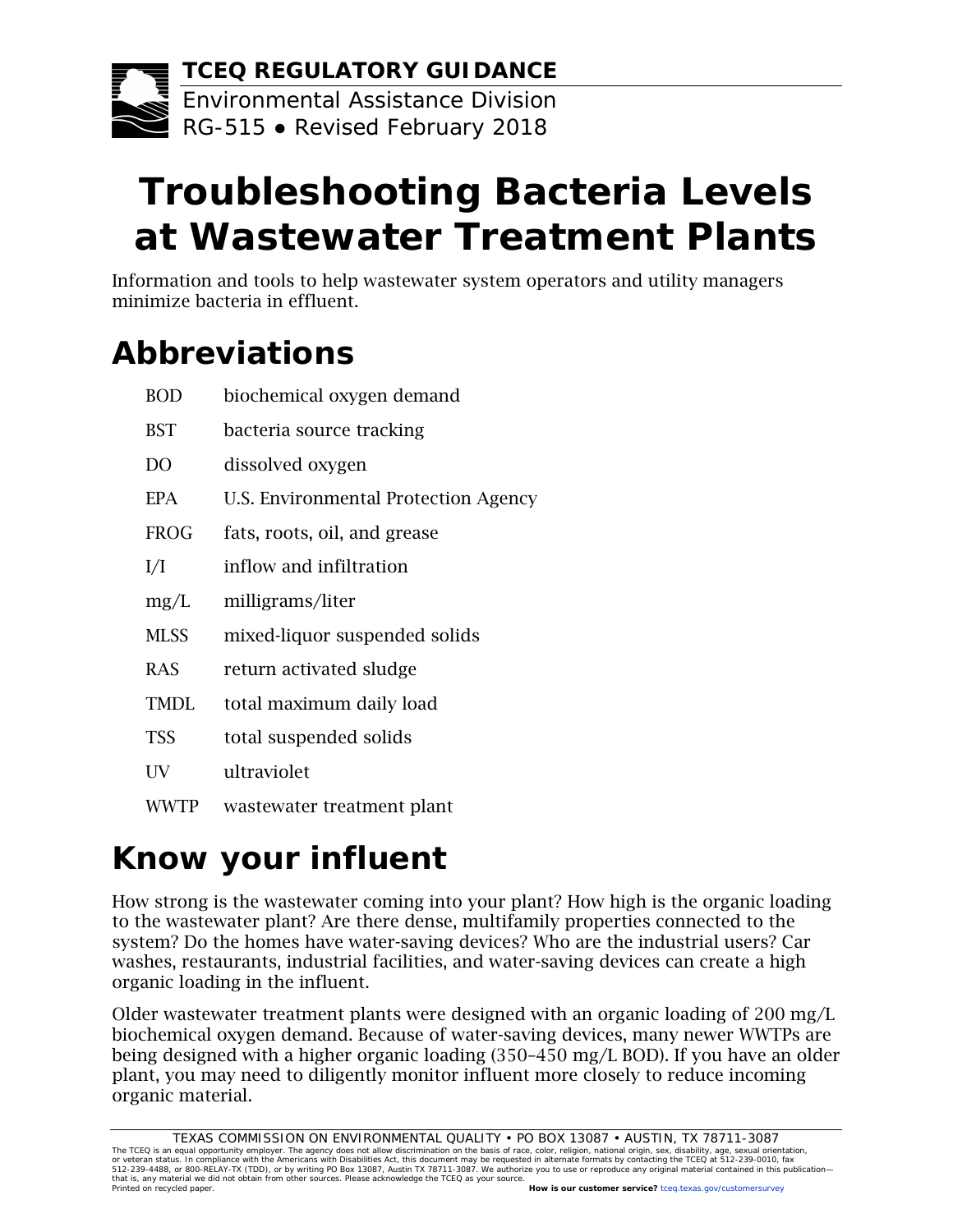Monitor the influent for BOD, total suspended solids, metals, oil and grease, and other parameters. Monitor the users; even small operations can upset the plant. In addition, supernatant from sludge processing, decant from digesters, and scum return can contribute to high organic and hydraulic loading on the WWTP.

Create clear ordinances with inspection fees, and include penalties for violating those ordinances. It is important to develop and enforce a program addressing fats, roots, oil, and grease (FROG).

## **Understand the effects of inflow and infiltration**

Inflow and infiltration may be affecting the system by increasing the volume of influent and decreasing the organic load (food supply for the plant's microorganisms). Are there broken collection-system lines, separated joints, missing manhole covers, broken manhole structures, poor seals, or unauthorized lines tied into the collection system? Does the flow spike at the WWTP when it rains? If you have high I/I, it is increasingly difficult to meet permit limits because the influent volume and food supply for the microorganisms can be unpredictable.

### **Can you control influent from your lift stations?**

Lift pumps are usually designed to pump peak flow (normally four times the daily average flow). Make sure the floats are adjusted properly, so that lift- station effluent doesn't overwhelm the plant. These are some options to help equalize hydraulic loading on the WWTP from lift stations:

- Reduce the impeller size in each pump.
- Install one or more variable-frequency drives.
- Install a lift pump with a smaller capacity.
- Adjust pump settings.
- Put timers on pumps (with backup float control) or making sure not all of your lift-station pumps come on at the same time.

## **Maintain optimal solids**

Maintain optimal solids in the aeration basin to prevent microorganisms from dying or becoming unhealthy.

- Mixed-liquor suspended solids contain bacteria and other microorganisms. Although MLSS concentration in many types of WWTP designs should be between 2,000 and 4,000 mg/L, you should operate your system based on its particular design.
- High MLSS in the aeration basin can result in low levels of dissolved oxygen and in the discharge of solids to the chlorine chamber, causing the exceedance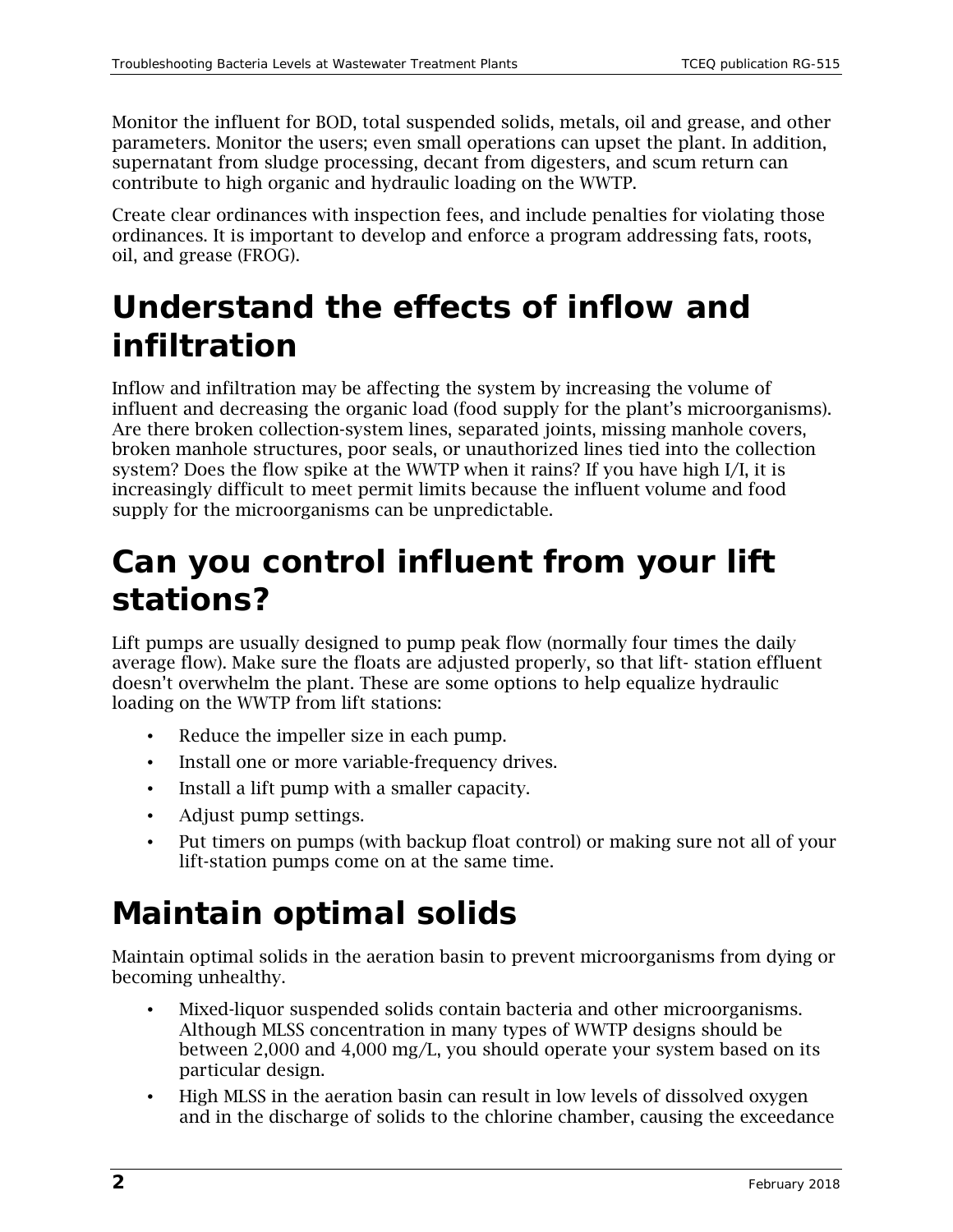of bacteria permit limits and possibly other parameters, such as total suspended solids.

• DO should be approximately 2 mg/L in the aeration basin to maintain healthy microorganisms.

### **Keep your weirs clean**

Make sure that the weirs are kept clean (free of algae and solids). Here are some options for decreasing algae, sludge, grease, and sewage debris:

- Install brushes or washers on clarifier weirs.
- Block and divert discharge when cleaning weirs to a screening device (sending the screened wastewater to the head of the plant).
- Set the scum-return device properly to remove all floating debris.
- Install fine screens at the head of the plant to remove sewage debris.
- Maintain healthy, appropriate types and appropriate ratios of microorganisms in the plant to prevent bulking, denitrification, and washout of solids.
- Spray the surface of the clarifier with non-potable water to help settle light solids.
- Clean walls often to prevent solids from building up.

### **Optimize chlorination**

Chlorine feed should be automatically regulated based on flow. If there are I/I issues, then the flow-based system should be designed to feed adequately at very high and very low flows.

Automatic switchover for chlorine-gas systems should be available. Tablet systems are difficult to control and require tablets that are labeled for wastewater use; swimmingpool tablets are not allowed.

Chlorine chemistry is complicated and requires that you add enough chlorine to overcome the competing nitrogen reactions. You should understand chlorine chemistry, because monochloramines are stronger disinfectants than dichloramines and trichloramines. Therefore, you may need to monitor the ammonia-nitrogen levels coming into the chlorine contact chamber and adjust the chlorine dosage appropriately.

#### **Maintain the chlorine contact chamber**

Suspended solids in the contact chamber will interfere with disinfection, and settled solids will reduce the capacity of the chamber. Ensure 20 minutes of detention time at the 2-hour design peak flow (or higher if you have I/I issues). You should also ensure proper mixing and proper baffling to avoid short-circuiting.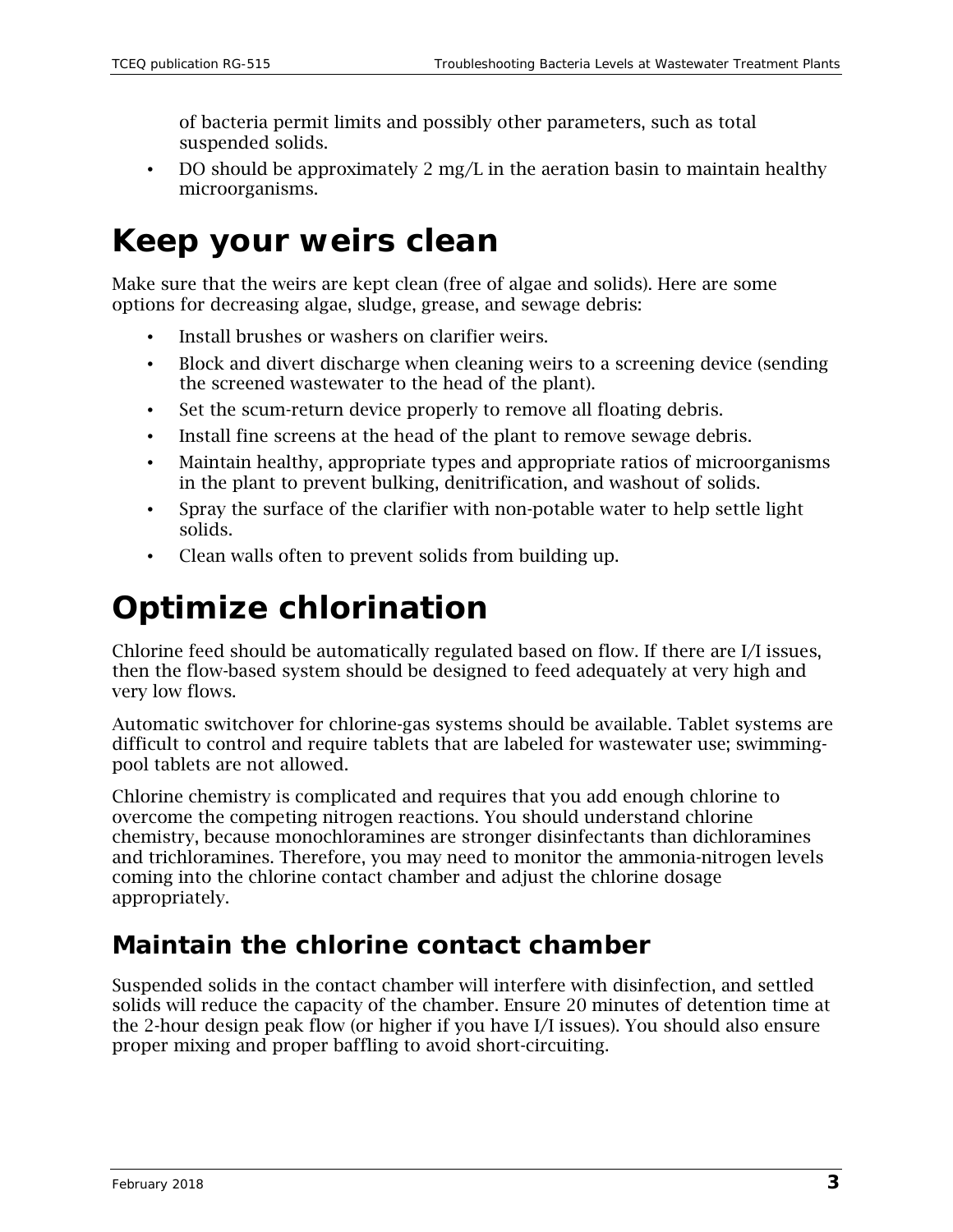#### **Detention time and chlorine use in pond systems**

Additional chlorination may not be required if the detention time in the pond or lagoon is 21 days or more. Common issues with pond systems include:

- Excessive sludge will reduce capacity in the pond and reduce detention time.
- Wind can cause short-circuiting.
- The level or placement of the discharge pipe can drain surface scum.
- TSS, algae, and wildlife can contribute to bacteria loads.

Properly located and designed inlet and outlet structures (with baffles or screens to reduce solids discharge) and sludge removal to maintain capacity can help with bacteria compliance. However, further disinfection or sterilization systems may be needed.

## **Ultraviolet-light systems**

As with all disinfection systems, ultraviolet-light systems require proper design and maintenance to work efficiently. Ensure that the system is designed with adequate capacity and proper mixing. Each approach and departure channel in the system must be at least 4 feet long and unobstructed to prevent turbulence.

The type of bulb makes a difference in how effective the UV treatment is at killing bacteria. Medium- and high-pressure bulbs produce an abundance of wavelengths (including 254 nanometers) and are not significantly affected by temperature, as opposed to low-pressure bulbs. Disinfection relies on light intensity, which decreases with the age of the bulb. Bulbs must be changed when the intensity becomes too low to kill the bacteria.

Consider the following issues when using a UV-light system:

- The wastewater must be clear to transmit UV light at germicidal wavelengths for disinfection; therefore, also monitor its transmissivity.
- The water level must be above the level on the bulb where it emits light.
- Clean the bulb sleeves by hand periodically, no matter what type of system you have. Take care not to etch bulb sleeves when cleaning. Abrasive cleaners cannot be used.
- Keep TSS, algae, and debris to a minimum. They will shield the microorganisms from the UV light, preventing sterilization.

### **Sequencing batch reactors or batch discharge**

For sequencing batch reactors or any batch discharge, disinfection must be optimized to meet permit limits. This includes ensuring 20 minutes of detention for chlorination systems or ensuring that the UV-system bulbs are at full operating intensity before discharge. This requires immersion of UV bulbs in water at the appropriate level while they warm up.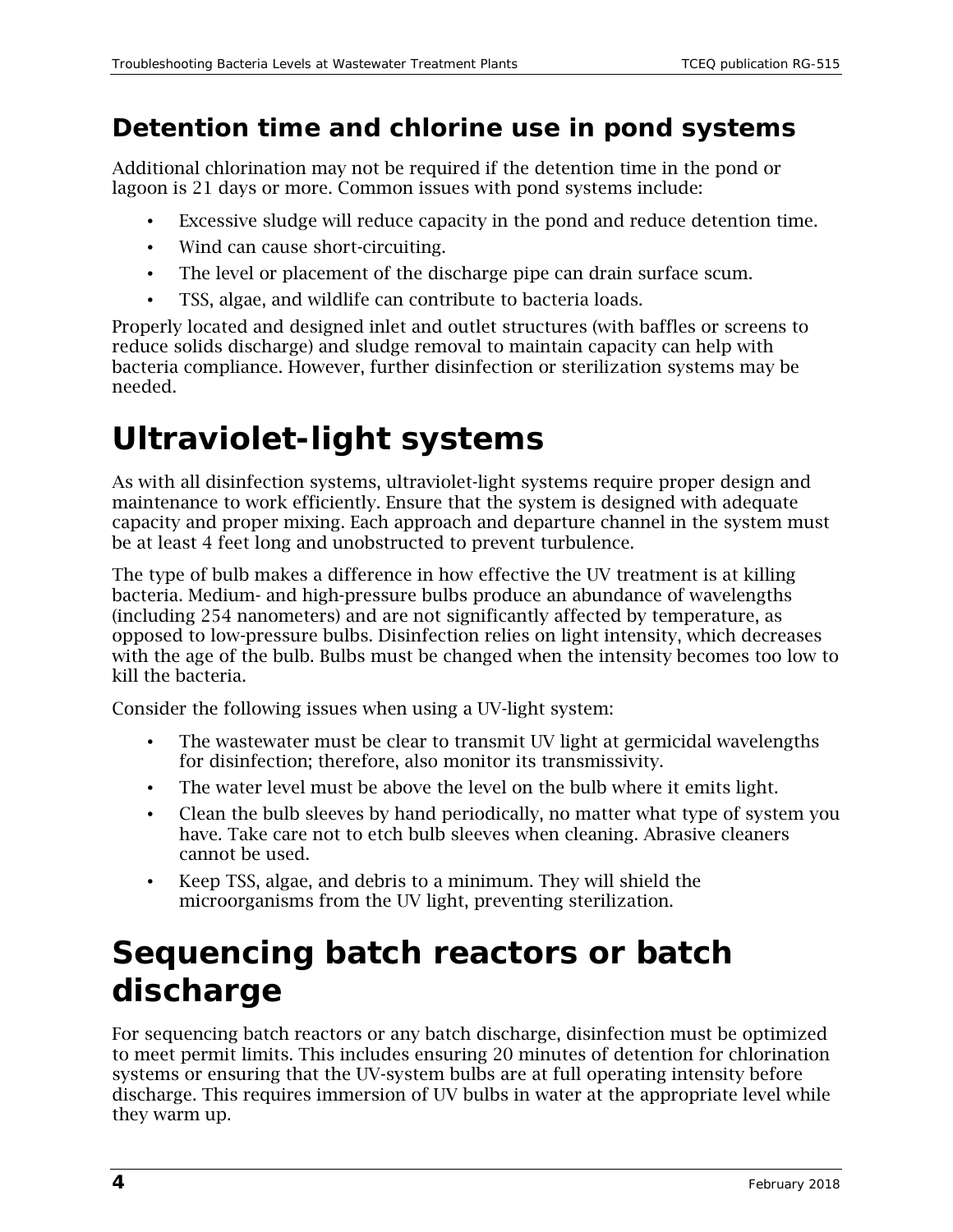### **Sample properly and calculate averages correctly**

Use proper laboratory techniques to collect samples for bacteria analysis:

- Wear gloves to prevent contamination of the sample.
- Collect your sample directly into clean, sterilized containers for bacteria analysis.
- Do not collect samples in another container and transfer them to the bacteria containers.
- Use the equipment that is designed for direct sampling of wastewater streams.
- A sodium thiosulfate tablet is included in the bacteria sampling jar. If the wastewater flow is turbulent, and the tablet needs to be removed, transfer the tablet into the bottle's lid. Then collect your sample and return the tablet to the bottle. Do not touch the tablet.
- The daily average for bacteria concentration is a geometric mean. Calculating the geometric mean requires that you multiply the numbers for the month and take the nth root of the result. What does that mean? If you have 4 bacteria results, multiply the results and take the fourth root. Where your results are 20, 35, 40, 60, the geometric mean is

∜(20×35×40×60)=∜1,680,000=36

To calculate anything other than the square root, you may need to buy a scientific calculator with the  $x\sqrt{y}$  function or use the geometric mean calculator here: [<www.tceq.texas.gov/goto/geomean>](http://www.tceq.texas.gov/goto/geomean).

## **Source tracking**

Bacteria source tracking may use one of several methods to distinguish between potential sources of fecal contamination found in environmental water samples (for example, from human, livestock, or wildlife origins).

As shown in EPA's Wastewater Technology Fact Sheet: Bacterial Source Tracking these methods have been used to develop and implement TMDLs. This fact sheet is available online at [<www.epa.gov/npdes/pubs/bacsortk.pdf>](http://www.epa.gov/npdes/pubs/bacsortk.pdf).

For additional information and publications on BST, go to Texas Bacterial Source Tracking Program at [<www.texasbst.tamu.edu>](http://www.texasbst.tamu.edu/).

### **Stormwater runoff**

Concentrations of bacteria can be high during and immediately after storms in most rivers and streams as a result of stormwater runoff. Stormwater runoff entering through poorly maintained or missing manhole covers can increase concentrations of bacteria entering the wastewater treatment facility. This can also cause shortcircuiting, which in effect reduces detention time in treatment ponds or lagoons.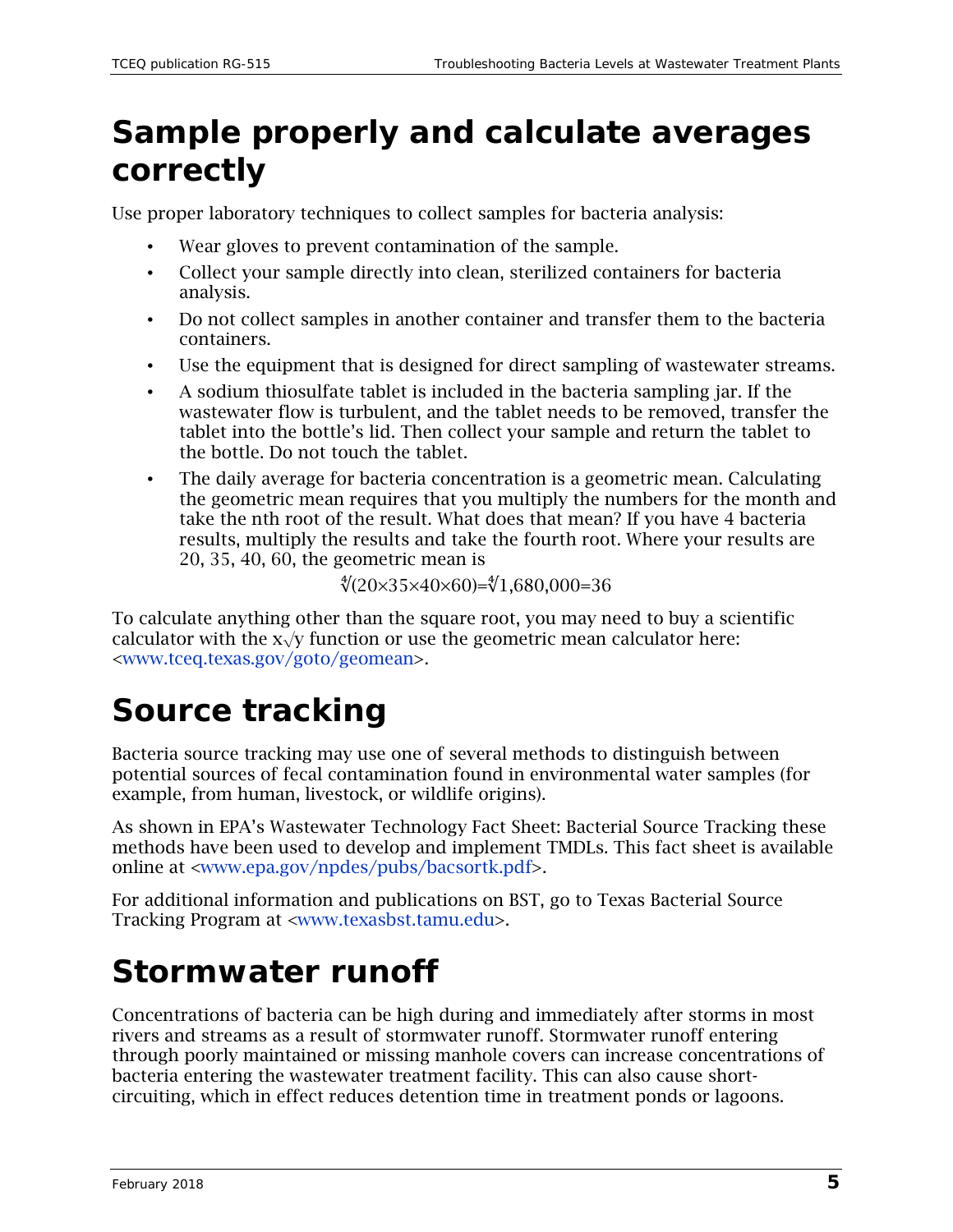## **Seasonal conditions**

Differences in temperatures between lagoon wastewater and warmer wastewater entering the treatment system result in thermal stratification. These layers of water don't mix well and cause untreated wastewater to flow across the surface of the pond or lagoon to the effluent—short-circuiting the treatment system.

## **Wildlife**

Migratory birds and other warm-blooded wildlife and domestic animals (horses, cattle, sheep, etc.) may also significantly increase bacteria concentrations in the facility's effluent.

## **Making changes to your system**

Remember that your facility's permit is written specifically for the processes at your plant. You may determine that you need to make changes to your plant. Before you consider making changes, consult a permit writer on the Municipal Permits Team at the TCEQ to determine how you will need to amend your permit.

If the changes are not urgent, you may consider waiting to make them until your permit is scheduled for renewal. Depending on the type of changes you want to make, you may be able to renew your permit with a minor amendment. If the changes are extensive, a major permit amendment may be required. Major amendments require mailed public notices to affected landowners in addition to the published notices. Your permit writer will be able to advise you on application timelines.

## **Links about treatment options**

Information provided at these websites includes costs, advantages, and disadvantages.

#### **Ozone Disinfection**

[<www.epa.gov/npdes/pubs/ozon.pdf>](http://www.epa.gov/npdes/pubs/ozon.pdf)

#### **Ultraviolet Disinfection**

[<www.epa.gov/npdes/pubs/uv.pdf>](http://www.epa.gov/npdes/pubs/uv.pdf)

#### **Chlorine Disinfection**

[<www.epa.gov/npdes/pubs/chlo.pdf>](http://www.epa.gov/npdes/pubs/chlo.pdf)